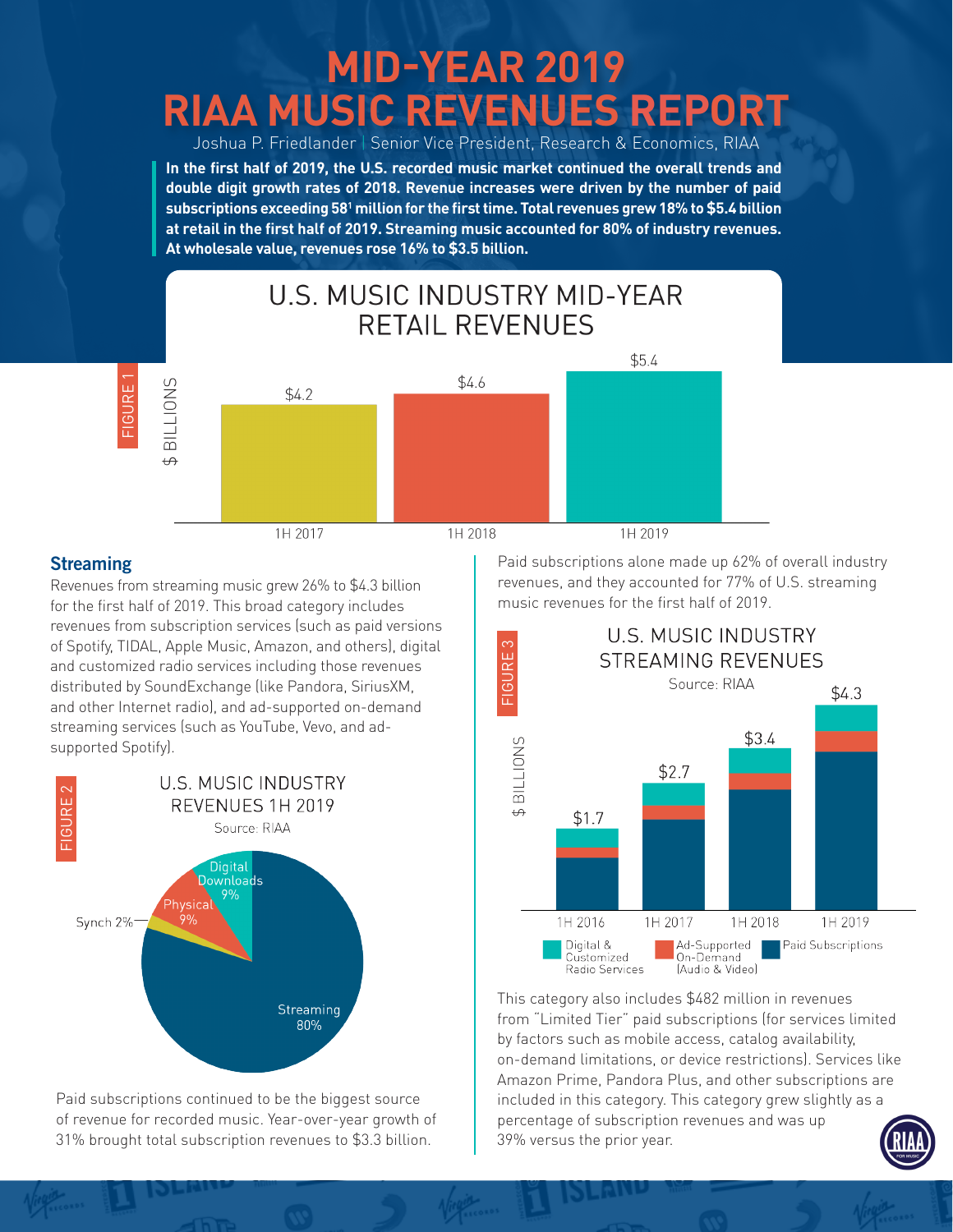The continued rapid increase in the number of paid subscriptions was the biggest driver of growth. For the first half of 2019, the number of paid subscriptions to full on-demand streaming services grew 33% to 58.21 million. That represents an average of more than 1 million new subscriptions per month over the last 12 months. (Note this figure does not include limited tier subscriptions)

republic



Advertising supported on-demand revenues for music grew 25% year-over-year to \$427 million, but still only accounted for 10% of overall streaming revenues. This category includes services like YouTube, Vevo, the ad-supported versions of Spotify, and other similar services that according to reports from Nielsen and Border City streamed hundreds of billions of songs to fans in the U.S. in 1H 2019. FIGURE 5 FIGURE 5 FIGURE 4 FIGURE 4 FIGURE 4 FIGURE 4 FIGURE 4 FIGURE 4

Revenues from digital and customized radio services were \$552 million in 1H 2019, up 5% versus the first half of the prior year. This category includes SoundExchange distributions for revenues from services like SiriusXM and internet radio stations, as well as payments directly paid by services, included in this report as "other ad-supported streaming."



#### **Digital Downloads**

While streaming revenues continued to increase, revenue gains were partially offset by declines in sales of digital units. Revenues from digital downloads fell 18% in 1H 2019 to \$462 million. Individual track sales revenues were down 16% year-over-year, and digital album revenues declined 23%. The category accounted for just 8.6% of total industry revenues in 1H 2019, a smaller percentage than physical formats.



#### **Physical Products**

Kim Atterbury

Net revenues from physical products bucked the recent trend in unit sales and grew 5% to \$485 million in 1H 2019; however, this growth was the result of a reduction in physical product returns, and on a gross basis the revenues from physical product would have been down for the period. Vinyl albums grew 13% to \$224 million, but still only accounted for 4% of total revenues in 1H 2019. Revenues from shipments of physical products made up 9% of the industry total for the period.

#### **PLEASE READ THE COMMENTARY OF MITCH GLAZIER, CHAIRMAN AND CEO, HERE: MEDIUM.COM/@RIAA**

**NOTE** – Note: Historical data updated for 2016 - 2018, including updated revenue accounting standards starting in 2016. Formats with no retail value equivalent included at wholesale value. RIAA presents the most up-to-date information available in its industry revenue reports and online statistics database: https://www.riaa.com/u-s-sales-database

1 Figure revised after original publication due to additional data. Original report estimated 61.1 million paid subscriptions.

FOR NEWS MEDIA INQUIRIES, PLEASE CONTACT: Brendan Daly